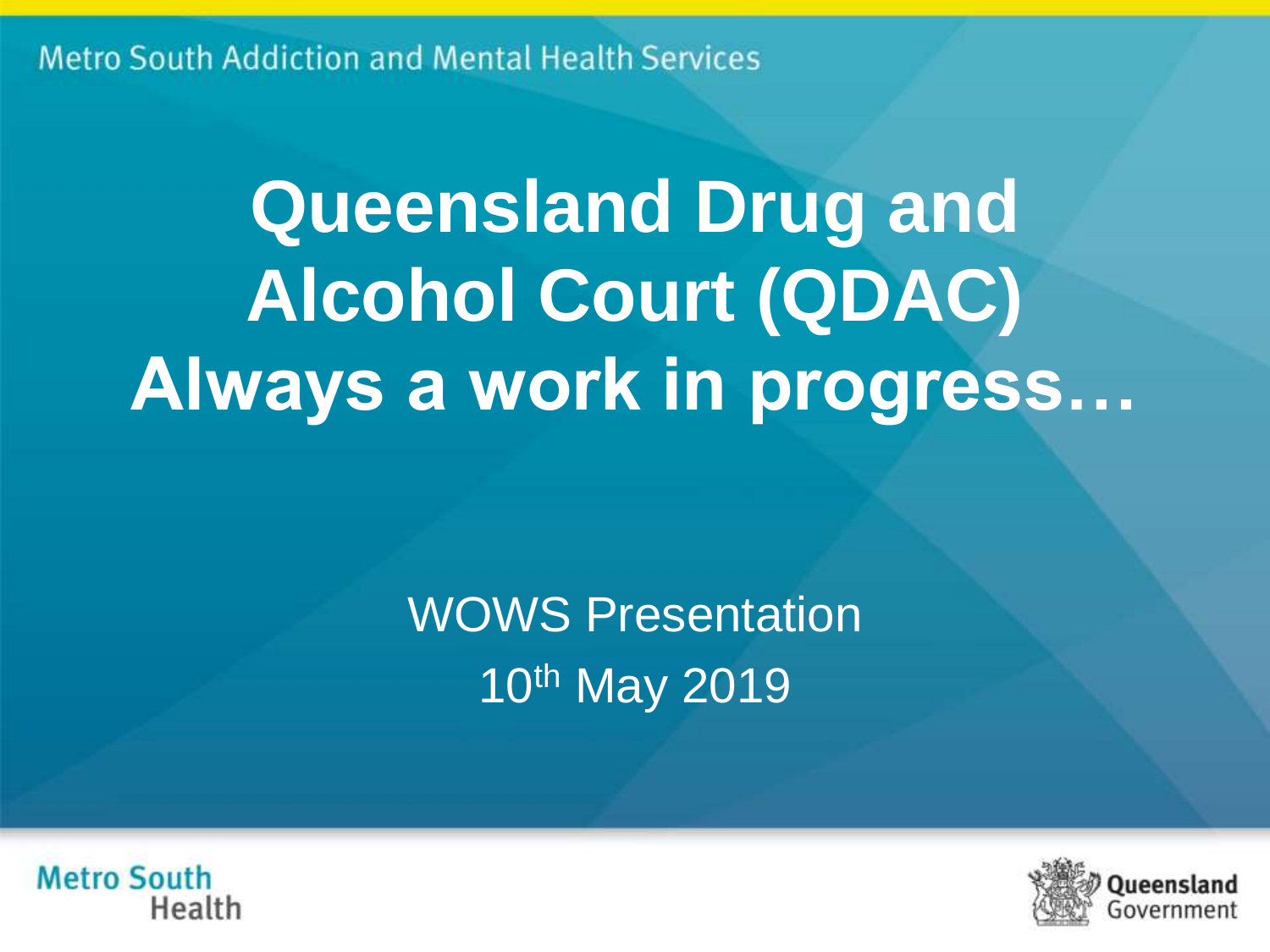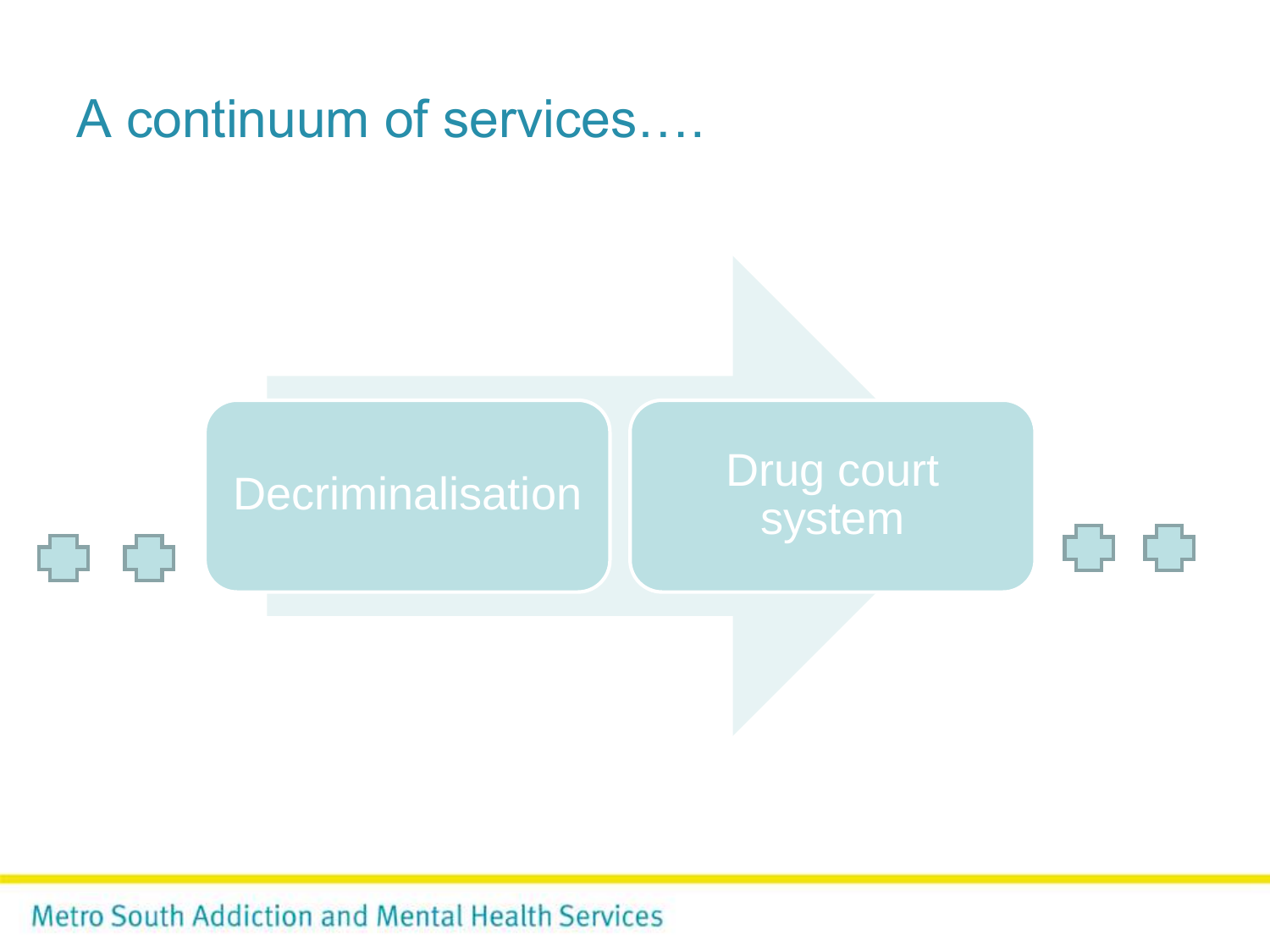### Some underpinning concepts…

- Problem-oriented/solution-focussed courts.
- Therapeutic jurisprudence (TJ).
- Not adopt just an AOD 'direct cause' approach.
- Minimise risk of 'net-widening' and 'sentence escalation.'
- Privacy/Consent genuine and proper.
- Co-ordinated response of consequences to support behaviour change.
- Treatment not used as punishment.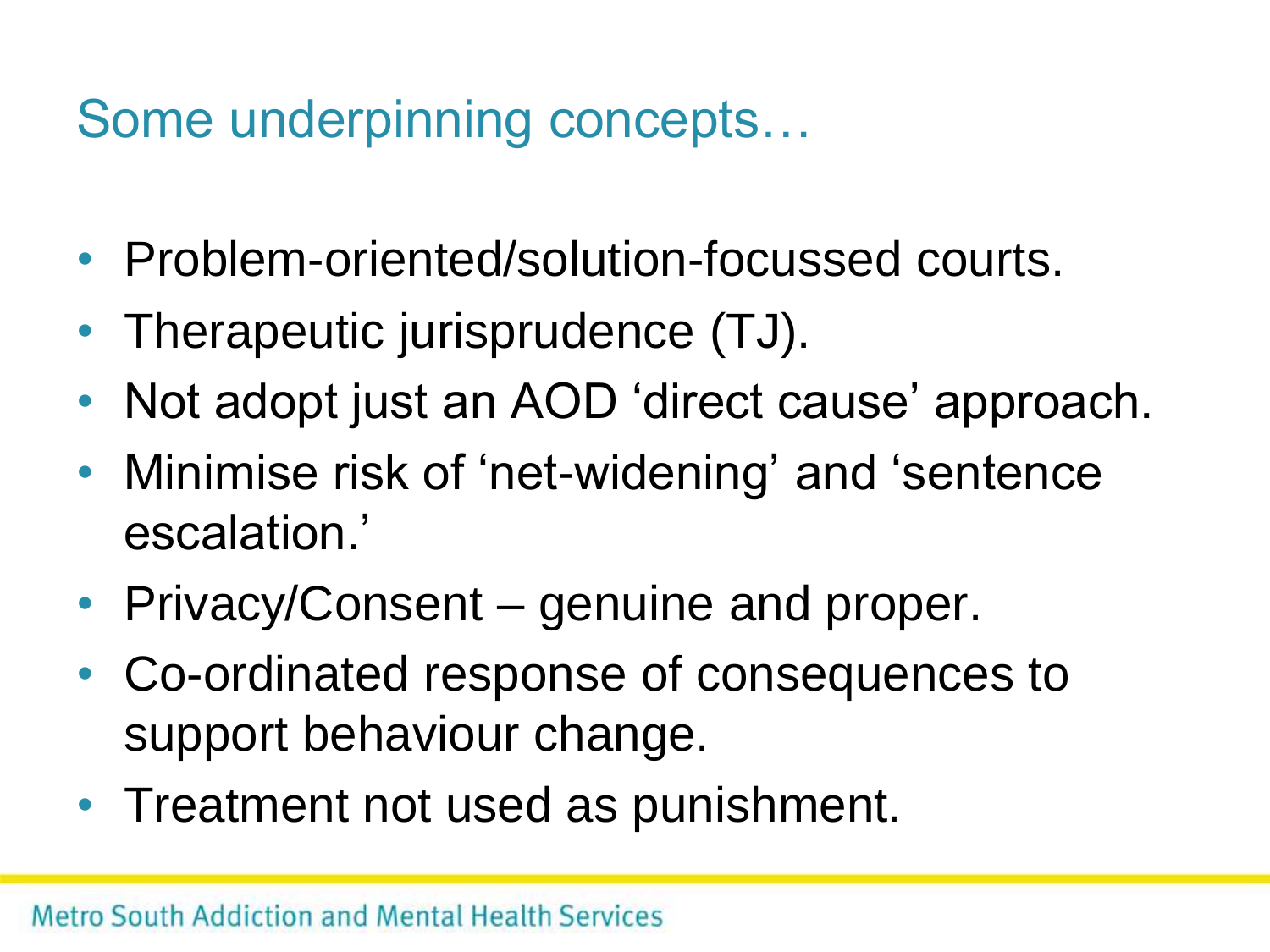### **Why Drug courts?**

# • Reduce the need to re-offend.

# • Reduce substance use.

• Accessibility to interventions.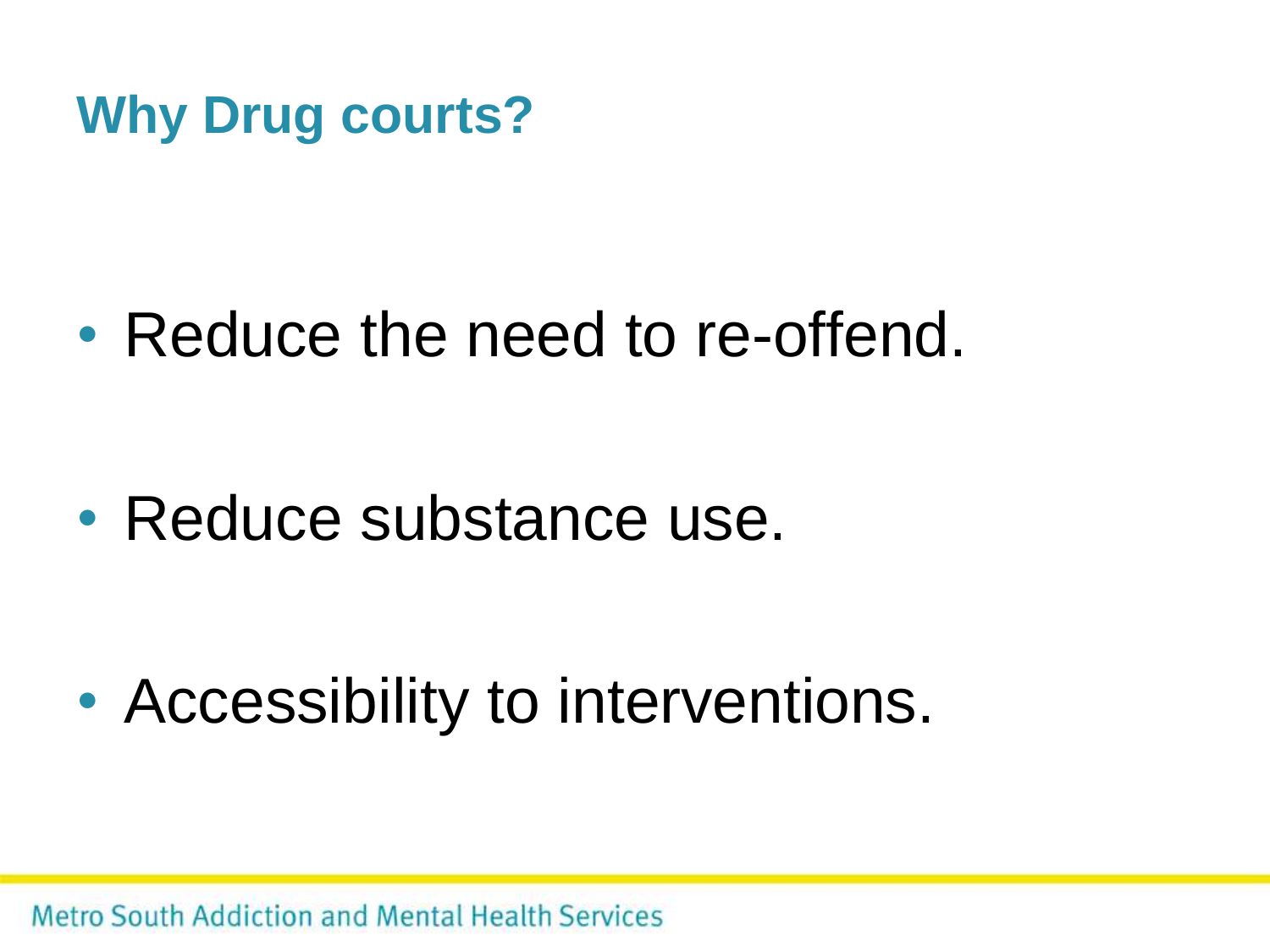- 2015 election commitment.
- Review undertaken by experts in the field – both national and international best practice.
- Review handed to Government in February 2016.
- Review made 39 recommendations (29 related to Drug Court).
- Announcement of a commitment to reinstate a Queensland Drug and Alcohol Court – June 2017.

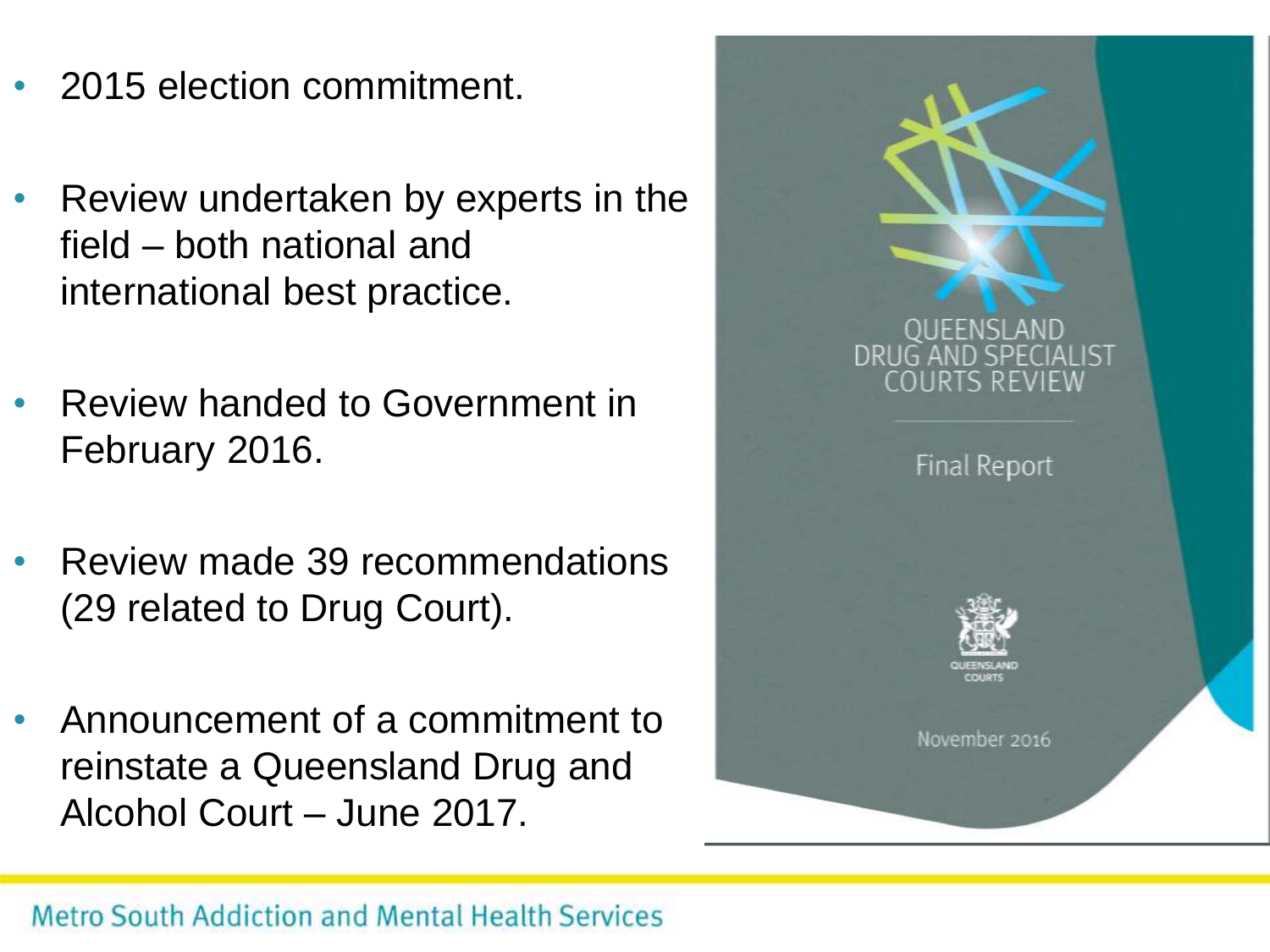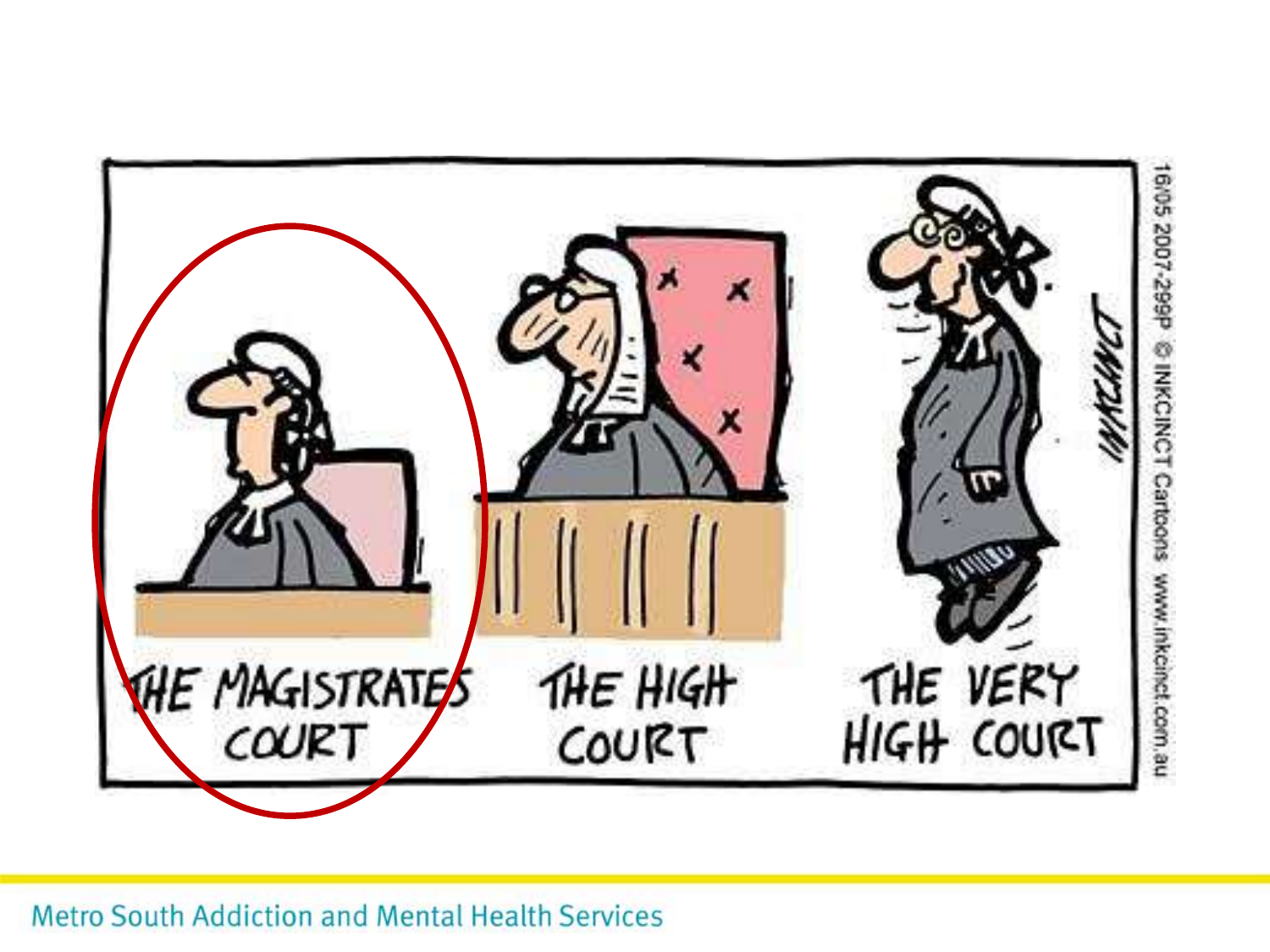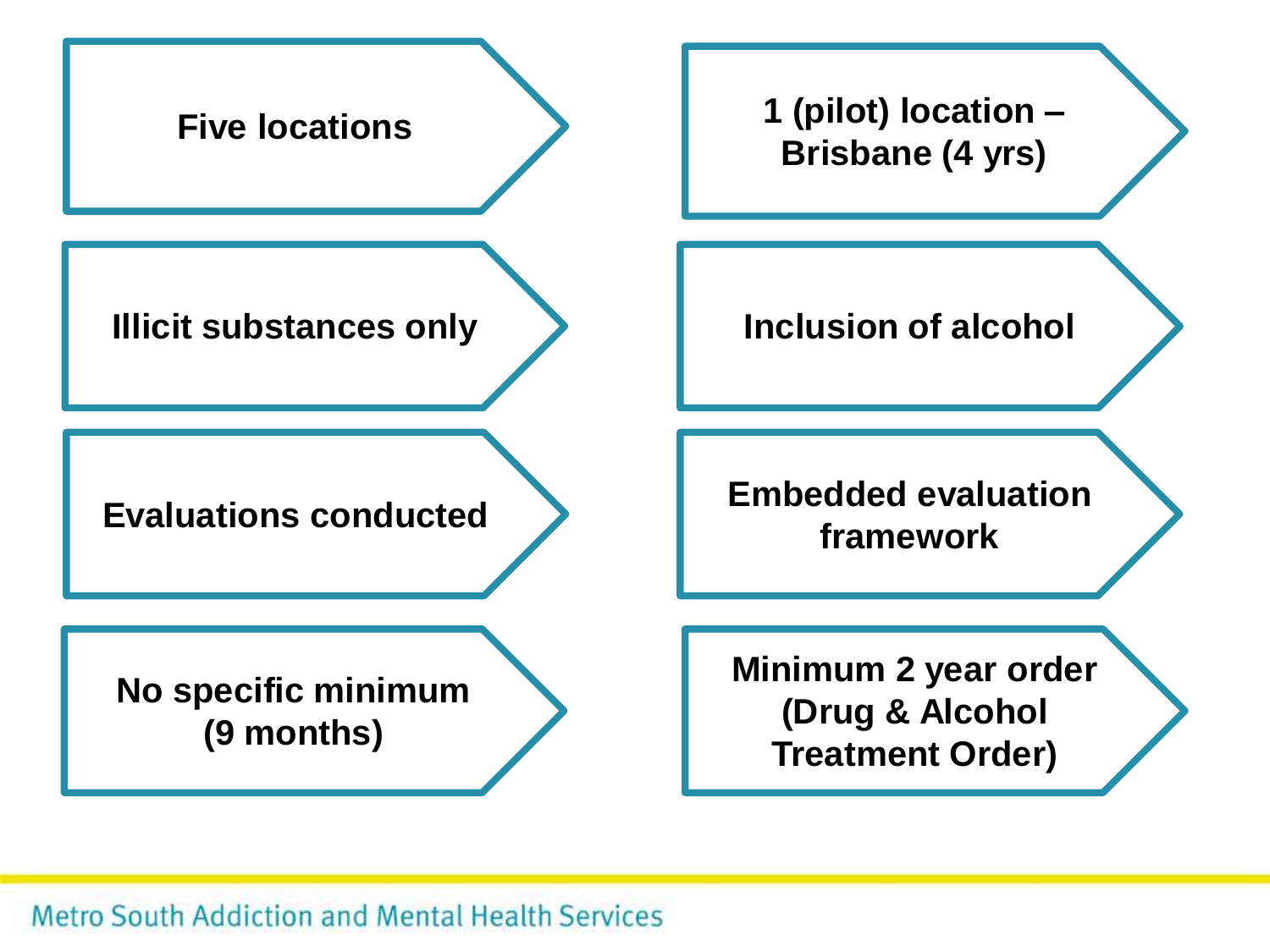

Magistrates Courts districts are set by the Justices Regulation 2014. Boundary details are available at https://www.legislation.qld.gov.au/view/html/inforce/current/sl-2014-0191#sch.1

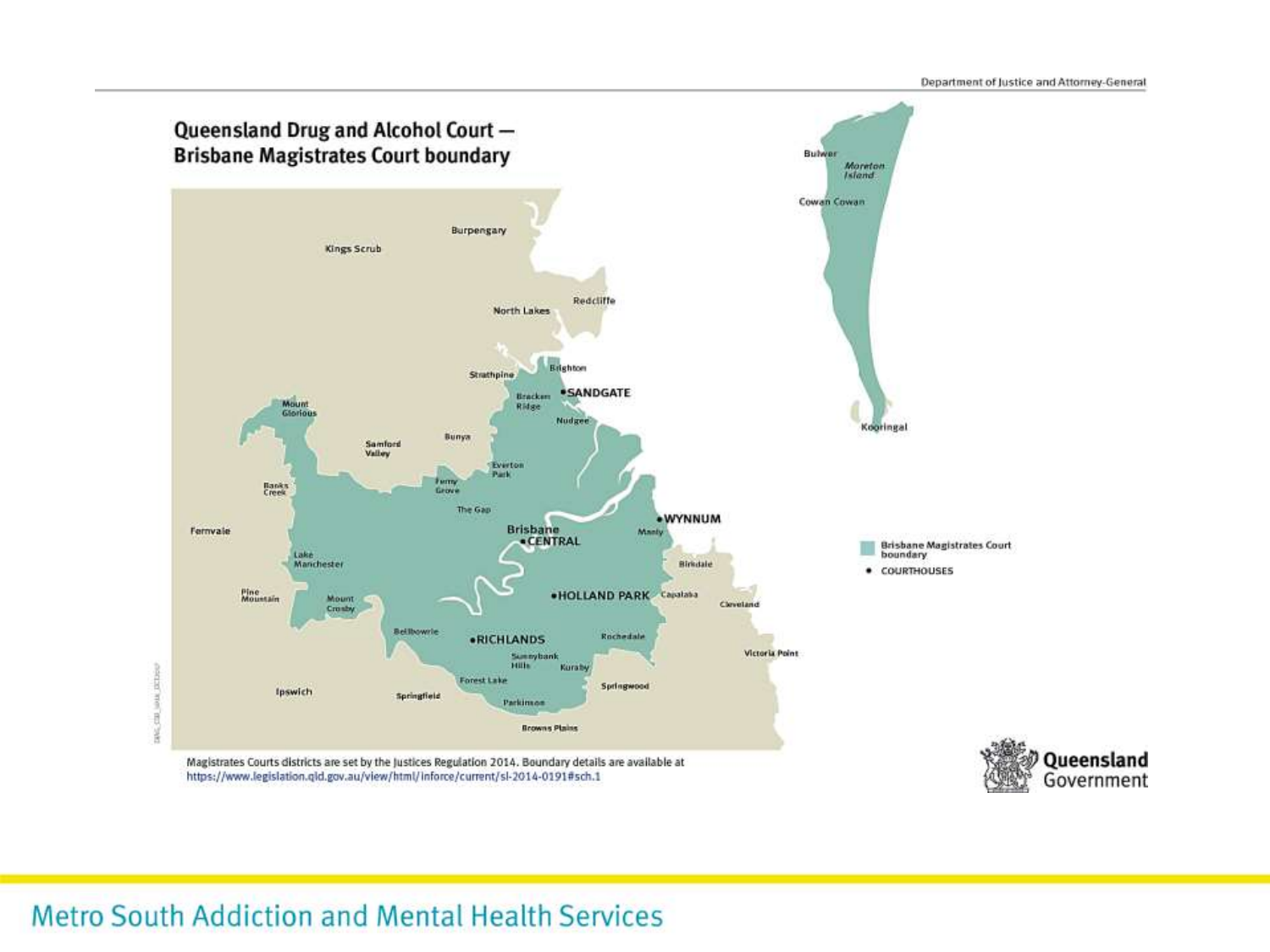| <b>DJAG</b>                                                                                                            | DH&PW                                                | <b>QCS</b>                                                                                                                                                                                                                                                   | <b>QPS</b>                            | <b>LAQ</b>            | <b>Qld Health</b>                                                                                                                                                                                                                                                                                               |
|------------------------------------------------------------------------------------------------------------------------|------------------------------------------------------|--------------------------------------------------------------------------------------------------------------------------------------------------------------------------------------------------------------------------------------------------------------|---------------------------------------|-----------------------|-----------------------------------------------------------------------------------------------------------------------------------------------------------------------------------------------------------------------------------------------------------------------------------------------------------------|
| <b>Magistrate</b><br><b>Court case</b><br>coordination<br>& processing<br><b>Cultural</b><br>Liaison<br><b>Officer</b> | <b>Sustainable</b><br>tenancies<br><b>Lifeskills</b> | <b>Suitability</b><br>assessment<br>Case<br>management<br>(e.g.<br>employment,<br>finances,<br>accommodat<br>ion, pro-<br>social<br>activities)<br><b>Compliance</b><br>& monitoring<br><b>Urine testing</b><br><b>Criminal</b><br>thinking<br>interventions | <b>Prosecution</b><br><b>services</b> | Defence &<br>advocacy | <b>Eligibility &amp;</b><br>suitability<br>assessment<br>AOD &<br>health-<br>related<br>assessment,<br>treatment<br>planning &<br>care co-<br>ordination<br><b>Direct</b><br>delivery of<br><b>AOD high-</b><br>intensity day<br>program &<br>counselling<br><b>services</b><br><b>Technical</b><br>advisory to |
|                                                                                                                        |                                                      |                                                                                                                                                                                                                                                              |                                       |                       | court                                                                                                                                                                                                                                                                                                           |

**Residential providers**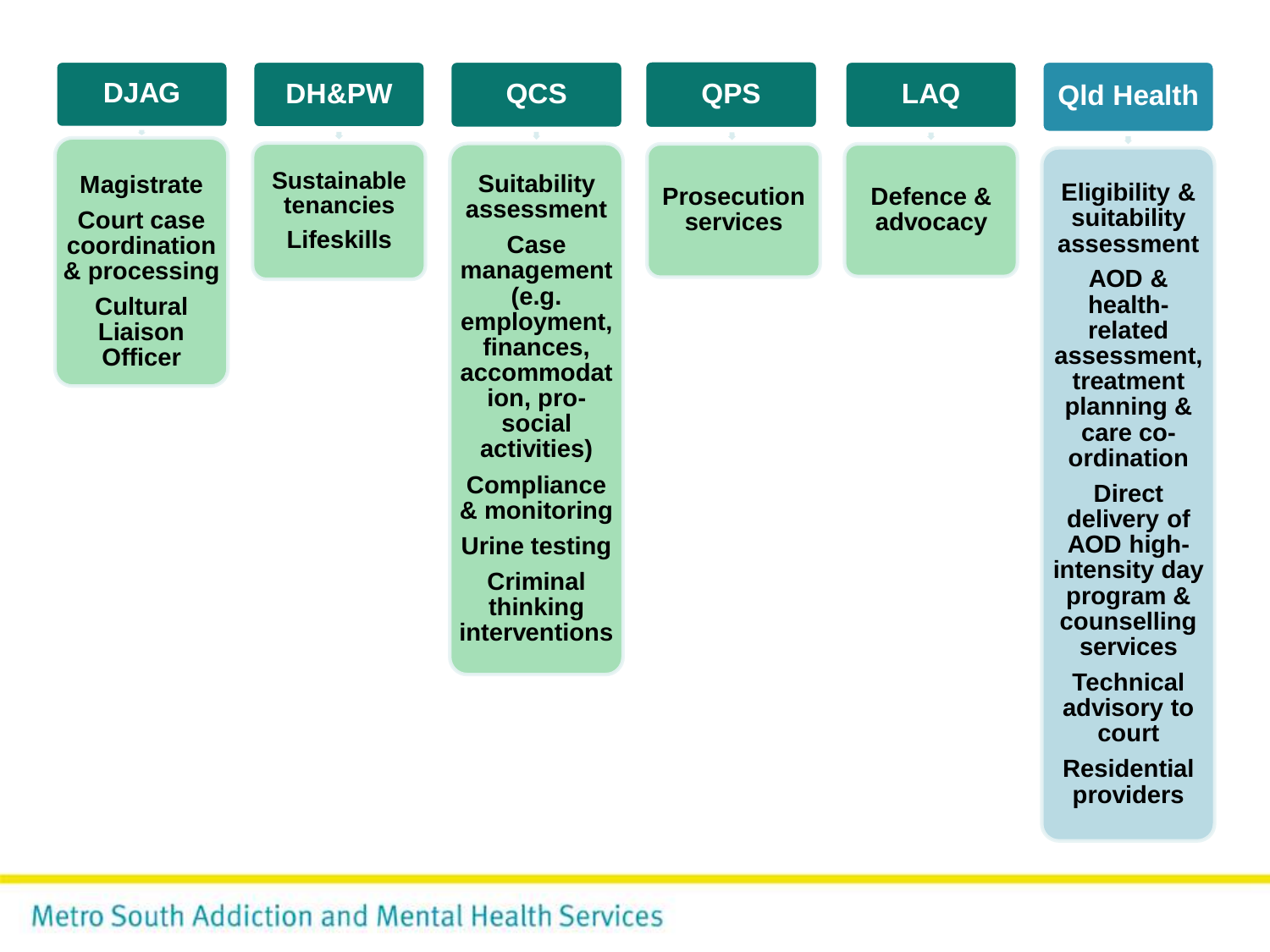### **Program structure**

- Referral
- Eligibility assessment
- Suitability assessment
- Sentencing (Drug and Alcohol Treatment Order)
	- Custodial part
	- Rehabilitation part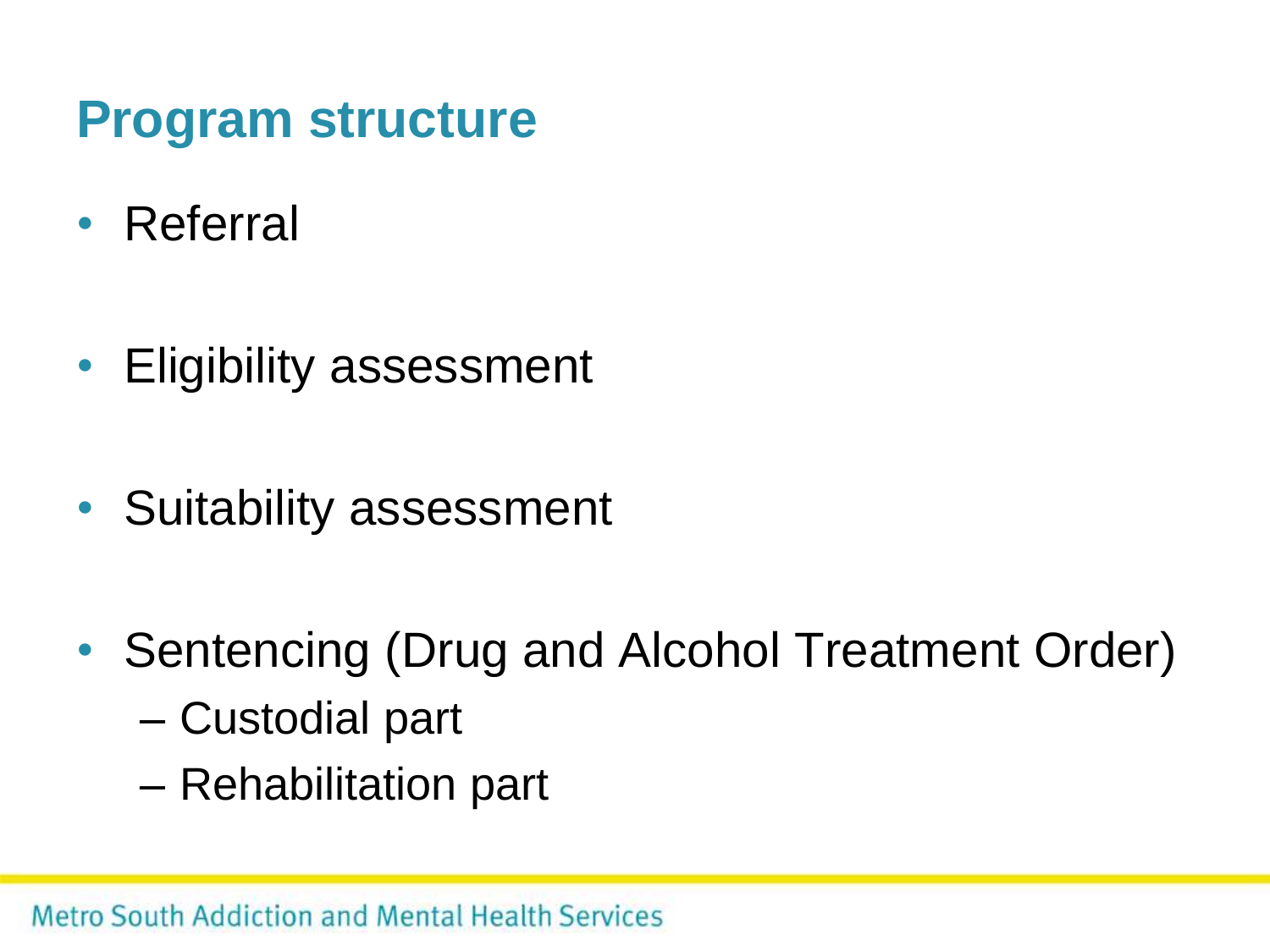### **QDAC: Overview**

- Eligibility:
	- Adult
	- Severe substance use disorder (SUD inc. alcohol);
	- Offences associated with SUD;
	- Reside within Brisbane LGA;
	- Plead guilty or intend to plead guilty;
	- Custodial term of four years or less;
	- Consent to order being made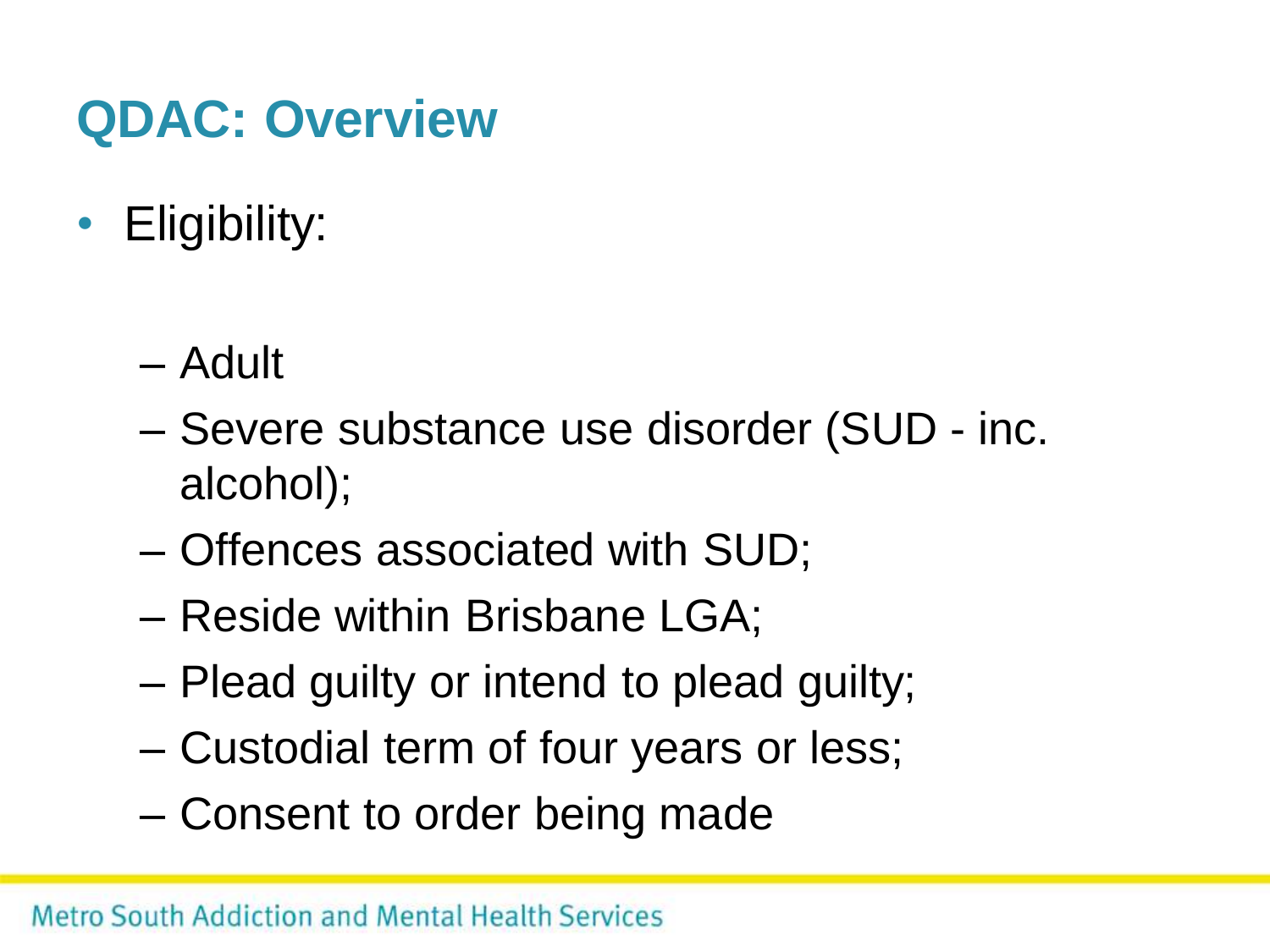### **QDAC: Overview**

- Eligibility (offenses):
	- Summary offences or indictable offences which can be dealt with summarily (can include some charges related to *supplying a dangerous drug* and *producing a dangerous drug*);
	- Excluded sexual based offenses; quantities of narcotic (e.g. <2gms/ 50 onces etc)
	- Violence and mental illness are not exclusions;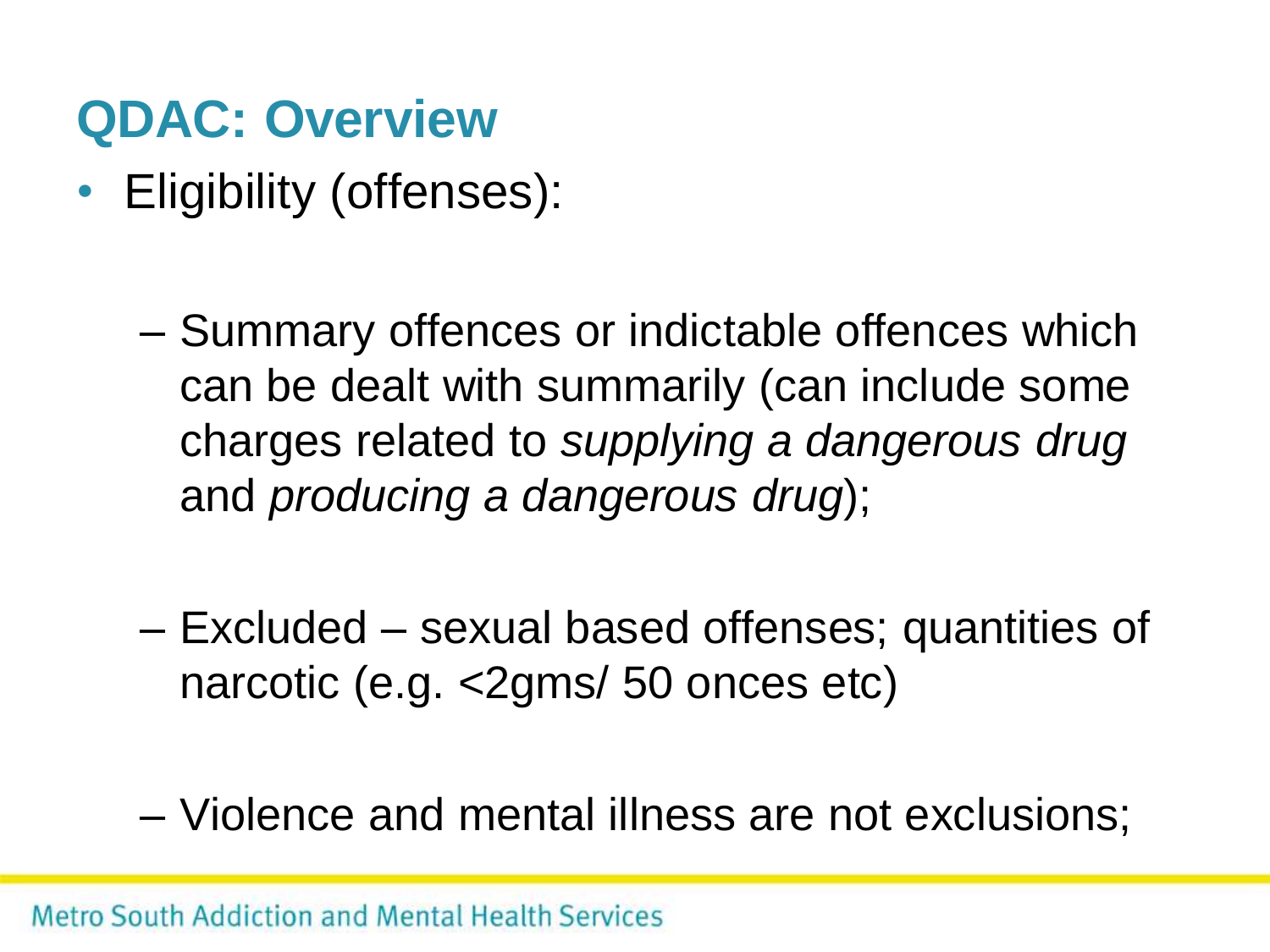#### CHARGES SUBJECT TO DRUG AND ALCOHOL TREATMENT ORDERS IN QUEENSLAND MAGISTRATES COURT BETWEEN 29 JANUARY 2018 AND 31 MARCH 2019.

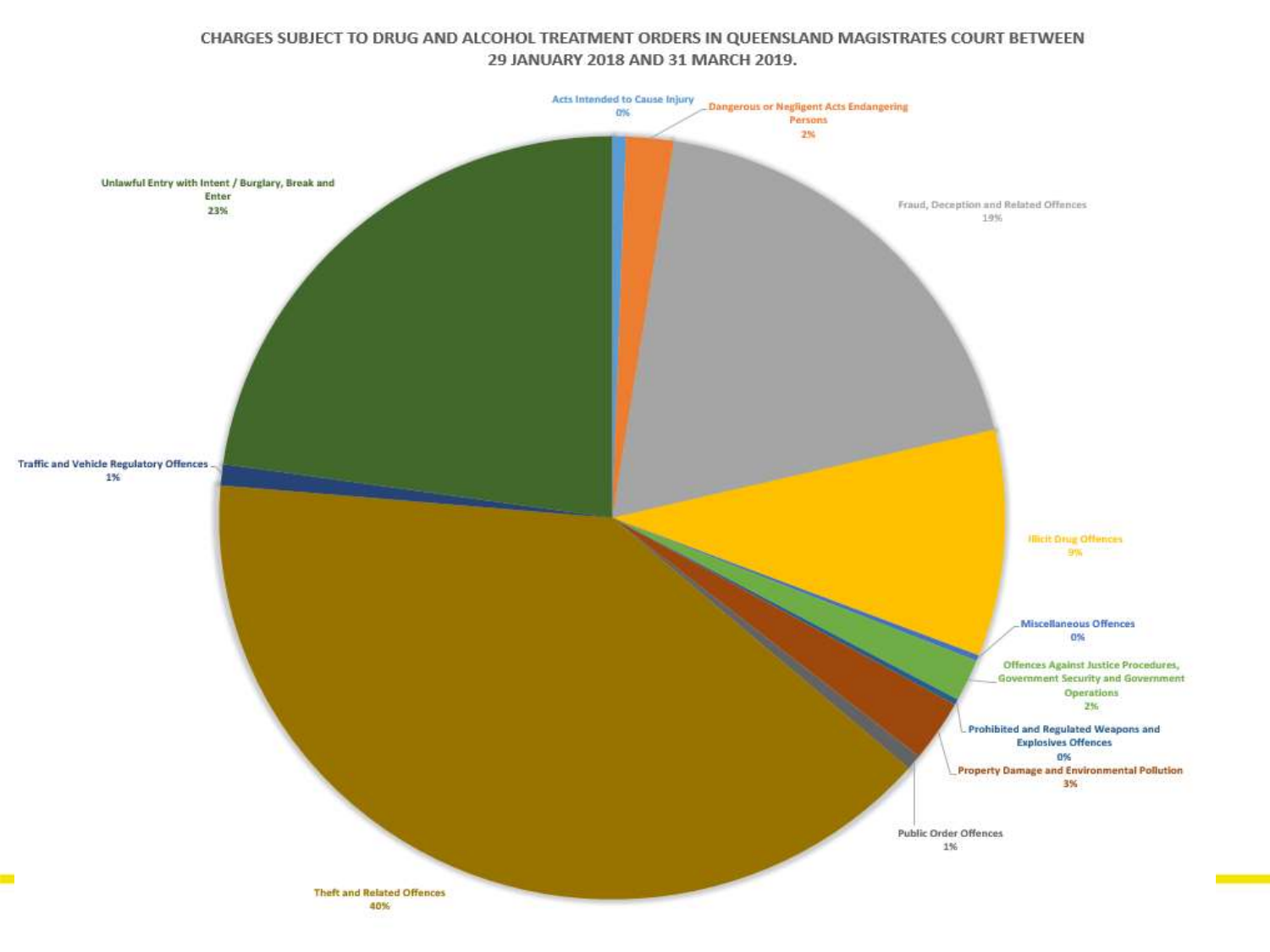### **Substances used….**

Many participants described themselves as poly drug users, with some substances lining more to their offending history over others -

- Primary drug of choice is Methamphetamine,
- Some participants are referred to ORT, to assist in stabilising from opiate based substances,
- Some participants are wearing SCRAM anklets to manage their alcohol use as their primary drug of concern,
- Other substances used include cannabis, Fantasy, MDMA – for some these are a primary concern for others they are used recreationally.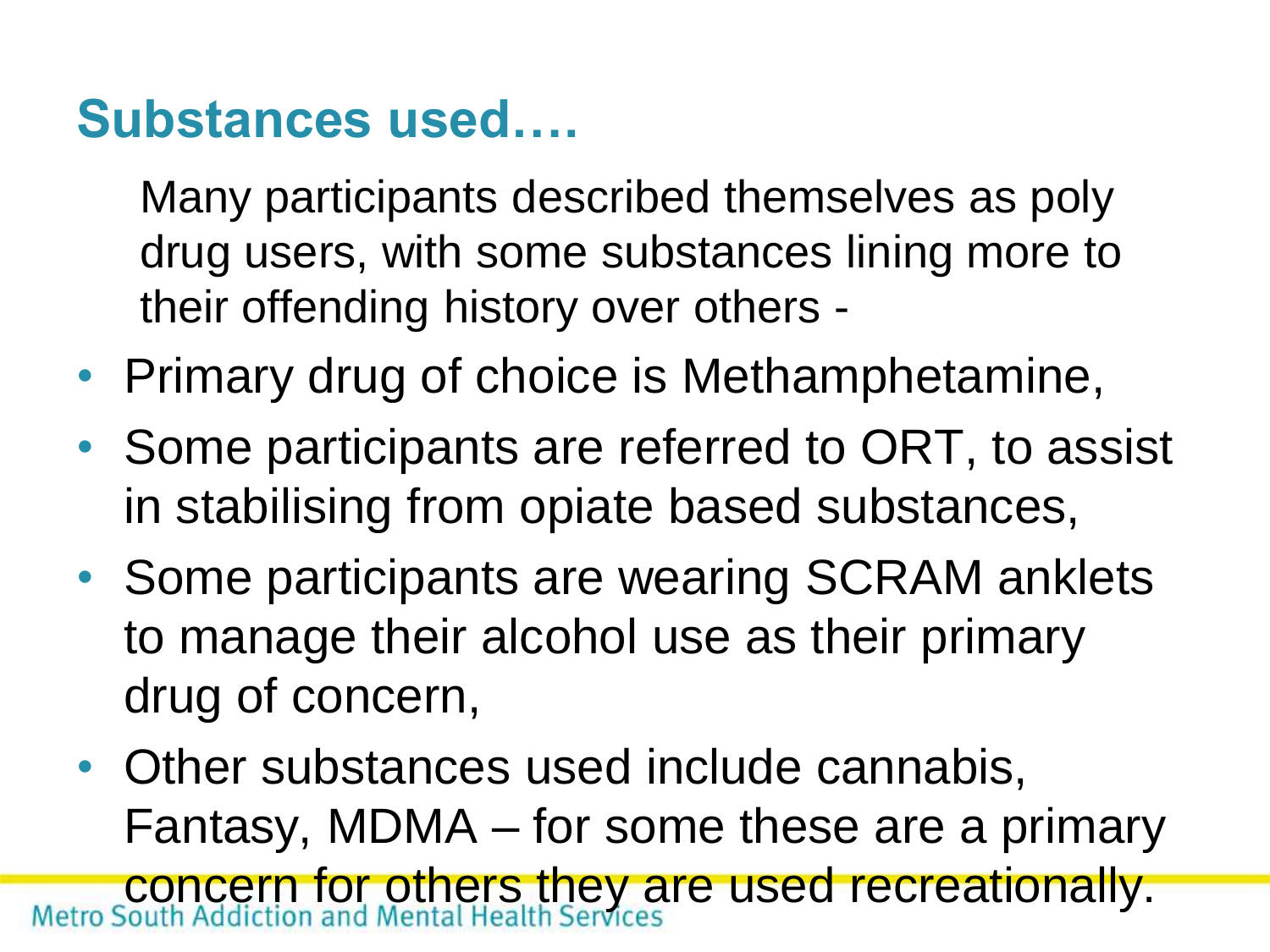### Adverse Life events

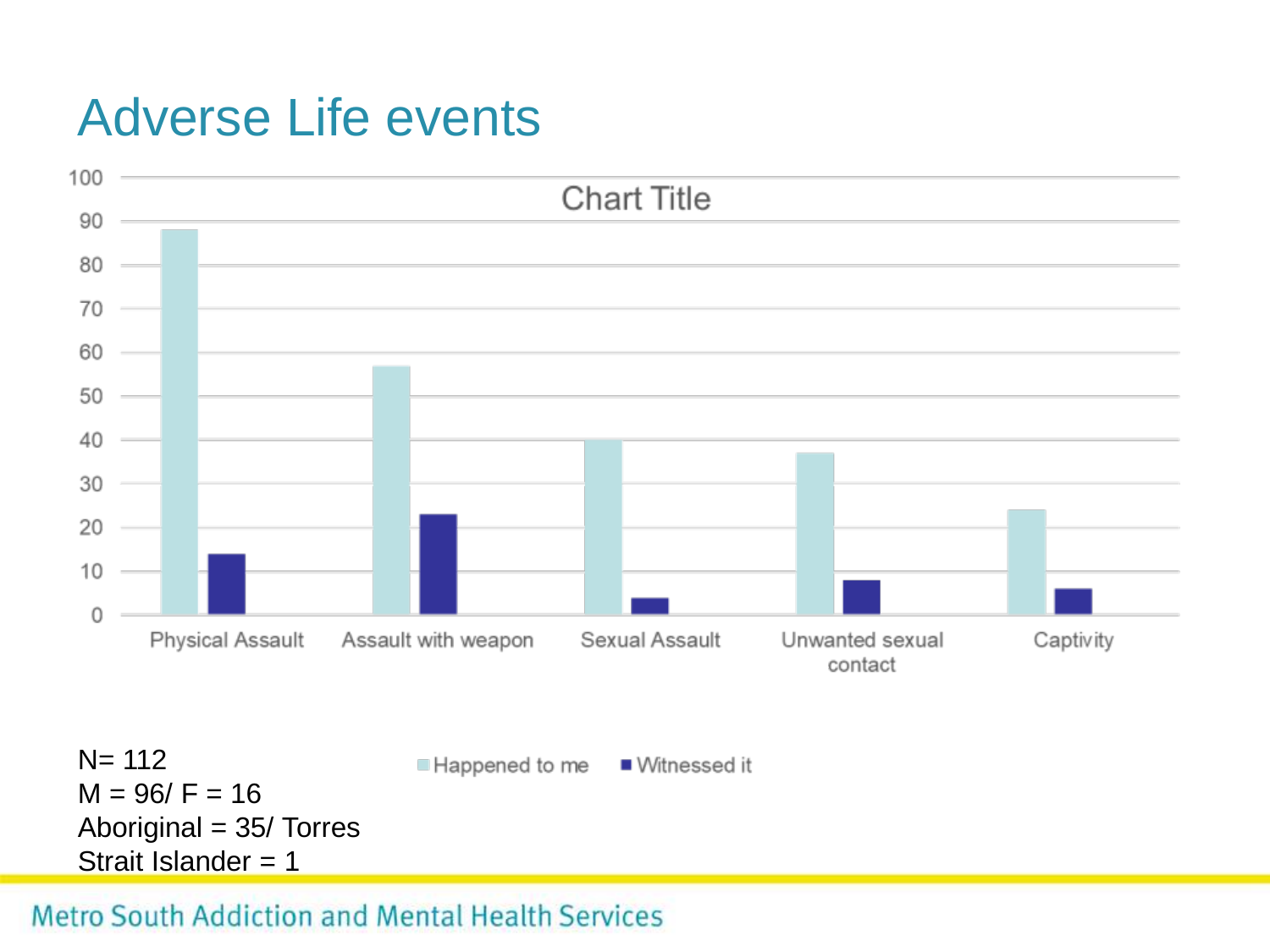### **Cultural response...**